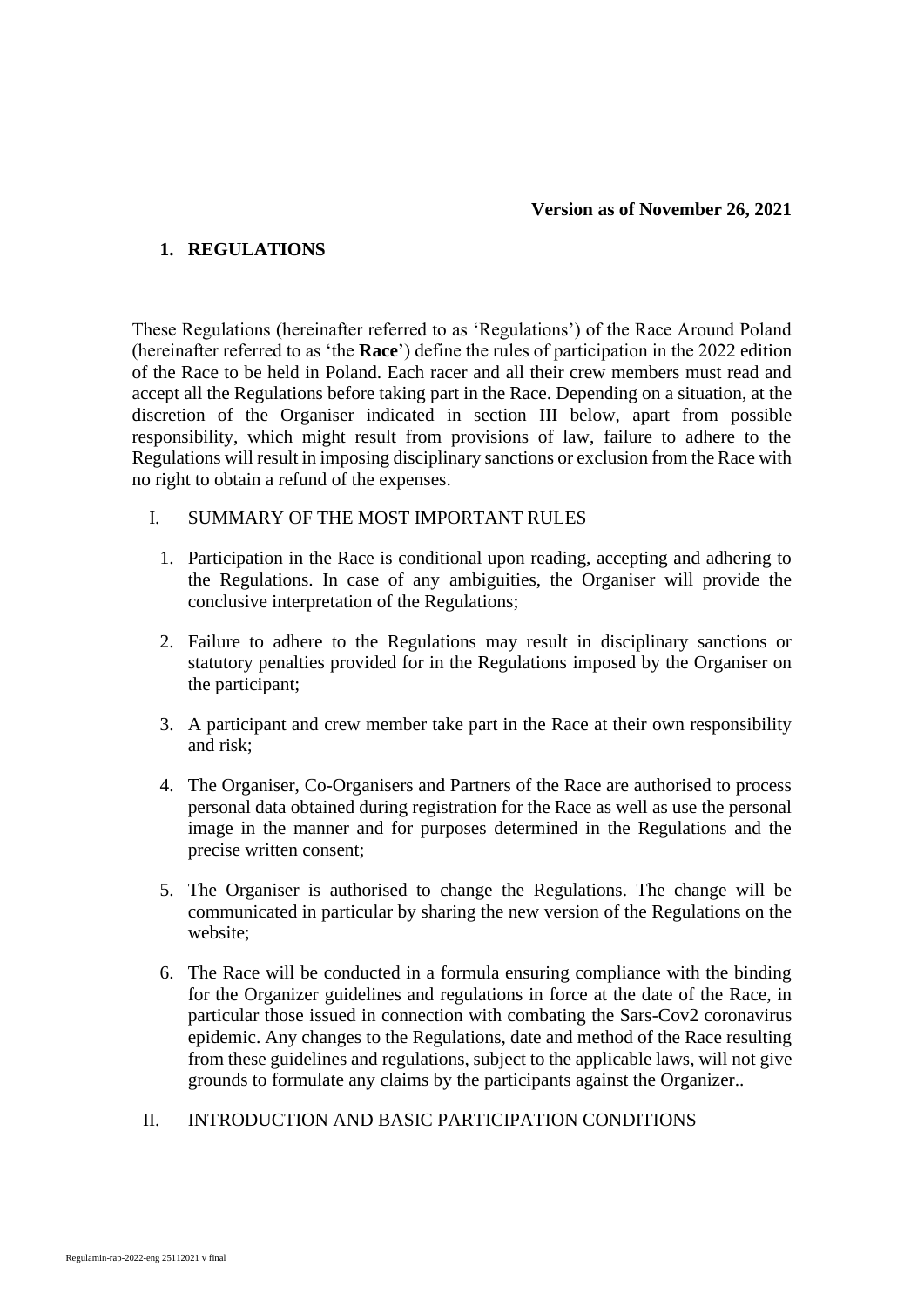- 1. The objective of the Race is to verify physical and mental stamina of the participants as well as promote widely understood cycle tourism in the regions where the Race is organised.
- 2. Participation in the Race is voluntary. A person may take part in the race provided they meet all the requirements for participation indicated in the Regulations.
- 3. A racer and a support crew member take part in the Race at their own responsibility.
- 4. Regardless of the Regulations imposing additional conditions related to participation, each racer, and in case a support crew is involved, also each crew member, should do the following before the Race starts:
	- a) Confirm having read and accepted the Regulations and having agreed to the use of personal image in writing by signing the document in the Race Office;
	- b) Confirm having released the Organiser from liability in writing by signing the document, the template of which is to be found in Appendix 1 to the Regulations, in the Race Office;
	- c) Submit a valid medical certificate stating the health status or submit a written declaration, the template of which is to be found in Appendix 2 to the Regulations, in the Race Office.
		- 5. Regardless of the above, each racer should additionally:
	- a) Be 18 or older on the day the Race starts;
	- b) Have a valid identification document;
	- c) Have adequate and valid personal accident and medical insurance;
	- d) Pay all the fees provided for in the Regulations before the Race starts.

#### III. THE ORGANISER

As of the commencement date of this version of the Regulations, the Organiser of the Race Around Poland is Right Solutions Remigiusz Siudziński, located in Warsaw, al.KEN 84/34.

contact: +48 501 584 669

email: race@racearoundpoland.pl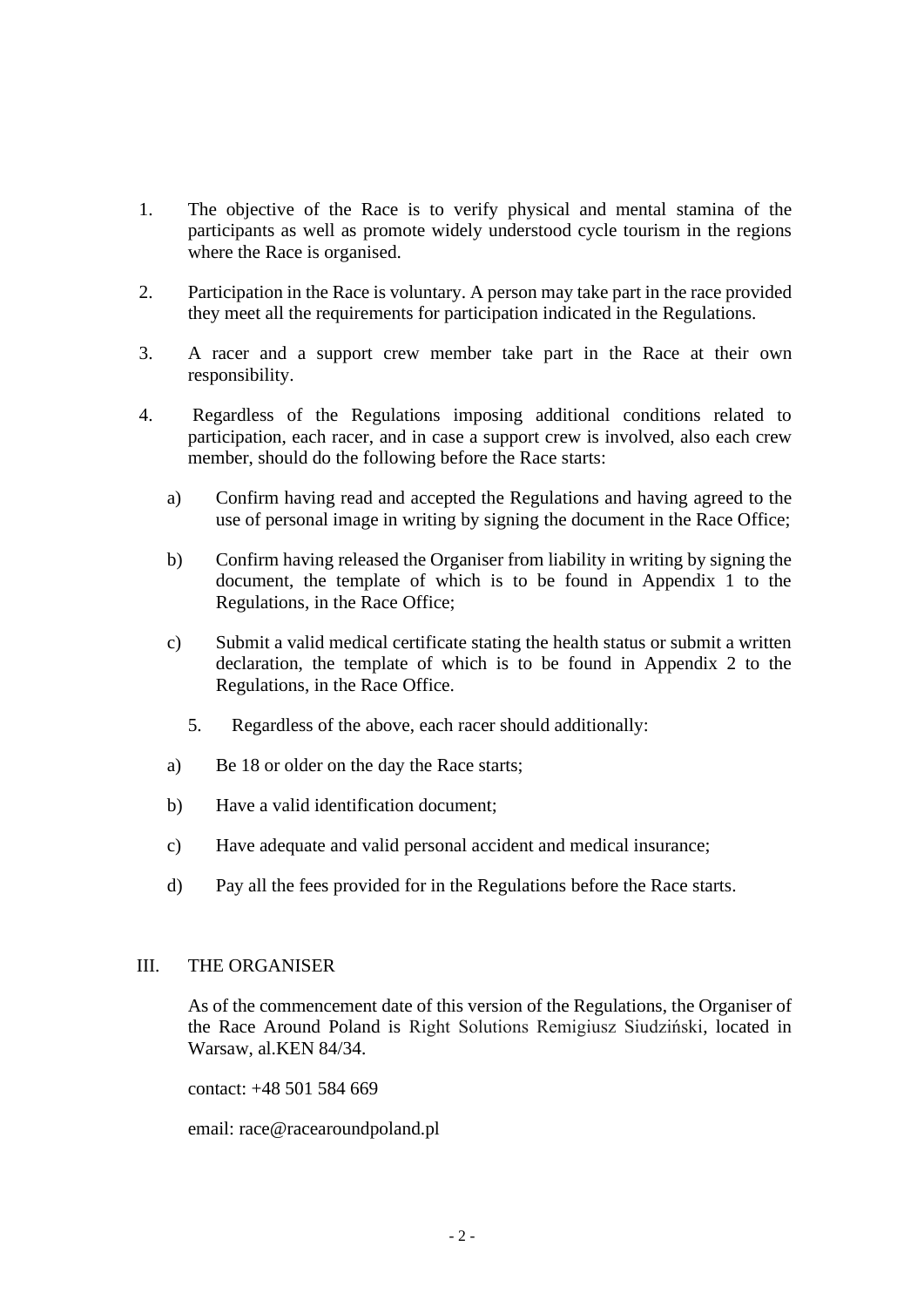Partners and sponsors of the Race are the entities listed in the "Partners" section of the website: racearoundpoland.pl, and in the list that participants will receive when collecting their start packs at the Race Office.

The Organizers of the Race took under their patronage the action "**Filipowe Kilometers - We fight autism**". As part of their patronage, the Organiser declared, among other things, to make a payment to the account of the action, e.g. "Filipowe Kilometers - We fight against autism". 1 gr for each kilometre cycled by each participant in the Race. The cooperation details will be additionally published on the Race's website, as well as on the official websites of the Race and the "Filipowe Kilometers" action in social media. Within the framework of the patronage, the Organisers will also promote the action by the available means, according to the rules applicable to the Race Partners.

The Organizer anticipates that other entities may also participate in the organization of the Race, including as Co-organizer and Partner. Information about obtaining such an entity for cooperation will be published on the Race website, in particular by updating the "Partners" section, and communicated through social media.

At any time, the Organiser may modify the list of Co-Organisers and Partners of the Race. Such a change to be valid does not require amending the Regulations. The updated list will be shared at [www.racearoundpoland.pl](http://www.racearoundpoland.pl/) and its final version will be delivered to the participant at the Race Office when collecting the start packs.

- IV. PRACTICAL INFORMATION ON THE RACE, ITS START AND FINISH AND CONTACTING THE ORGANISERS
	- 1. The Race Office is located in Warsaw. The Race Office is available Monday through Friday, 9:00 a.m. – 5:00 p.m. at:
		- E-mail: race@racearoundpoland.pl
		- Tel:  $+48,501,584,669$

And during the Race at 24-hours a day telephone number: +48 501 584 669

2. The start and finish lines of the Race are located in Warsaw. The exact location of the start and finish line will be announced at a later date by publishing it on the website www.racearoundpoland.pl and in announcements made on social media. The location of the start and finish lines may change. Possible changes will be communicated by the Organiser via electronic mail to the e-mail address a participant provided while registering. Notwithstanding the above, the changes may be additionally communicated in the updated version of the Regulations at the following website: [www.racearoundpoland.pl.](http://www.racearoundpoland.pl/)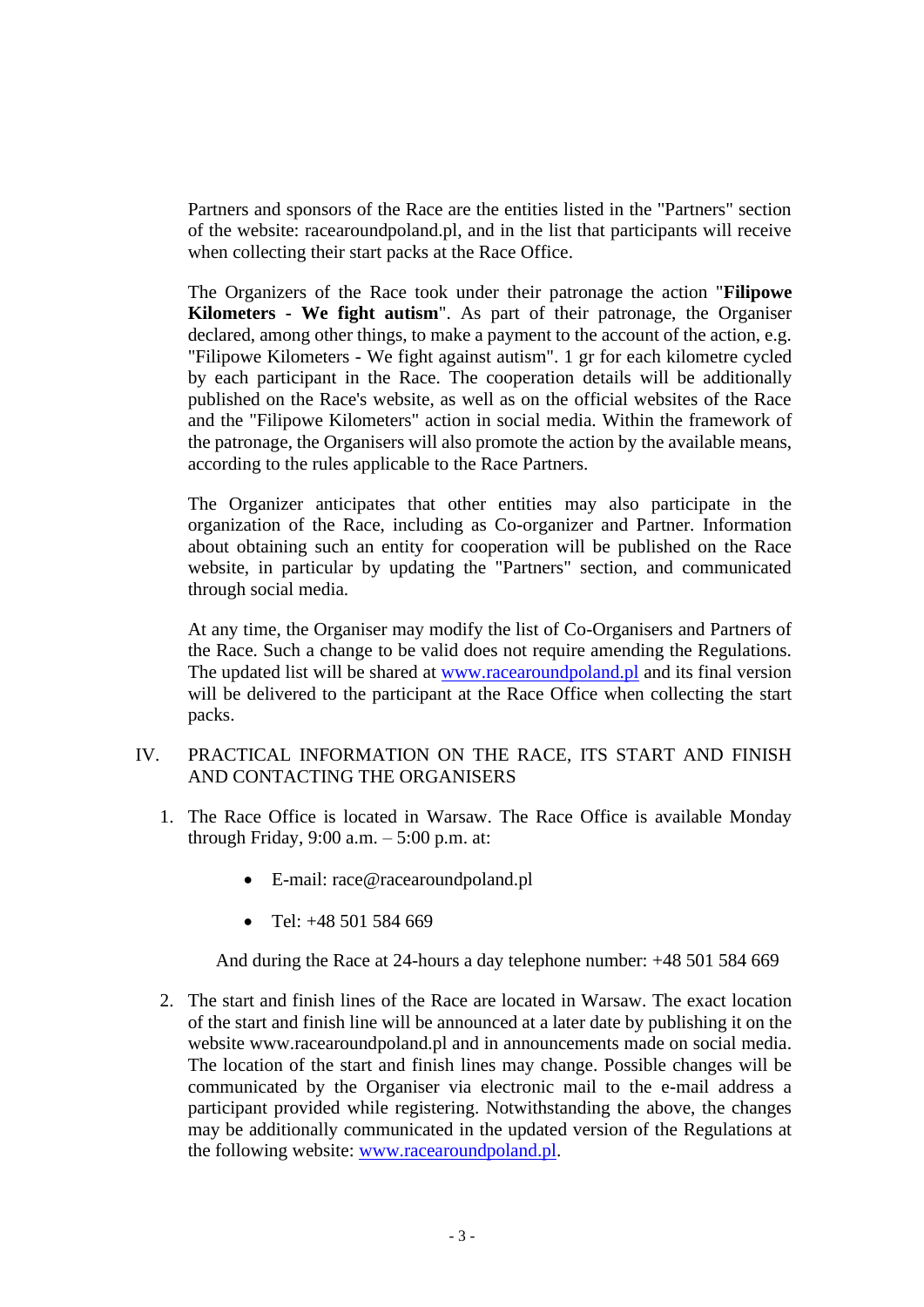- 3. With the exception of the RAP Challenge, referred to in VI of the Regulation, the Race will take place on 23.07-4.08.2022.
- 4. The Organiser will be represented by Remigiusz Siudziński during the Race. To avoid any ambiguities, it means in particular, that the representative is authorised to provide binding interpretation of the Regulations and implement them where the Regulations provide for an activity to be performed by the Organiser or this activity is necessary or desirable to conduct the Race and performing of the activity relies on the Organiser.
- 5. Before the Race is held, the organizer will appoint the Chief Commissaire. The Organizer may also appoint other persons and entities to perform functions other than the Chief Commissaire during the Race, which will be notified by publishing on the website www.racearoundpoland.pl of the starting announcement.

## V. BASIC CATEGORIES OF PARTICIPATION

With the reservation of provisions of the VI below, the Race is organised in five categories:

- a) **Solo unsupported:** a participant completes the race route individually with no help or support from the other participants or their crew members. During the Race a participant may use the organised stationary support or casual help from people not involved in the Race. They may not use any form of organised mobile assistance.
- b) **Solo semi-supported:** a participant completes the race route with the support of 1 vehicle and the minimum of 2 crew members and may not accept any help or support of other participants or their crew members.
- c) **Solo supported:** a participant completes the race route supported by the minimum of 2 vehicles and the minimum of 5 crew members and may not accept any help or support from other participants or their crew members.
- d) **2-person team:** a Relay Race; 2 cyclists with unlimited support (minimum of 2 crew members per vehicle). Competitors can switch while stationary or on the move. Each leg of the race route has to be completed by one competitor of the team. When switching, special caution should be taken and safety rules as well as road traffic laws should be complied with.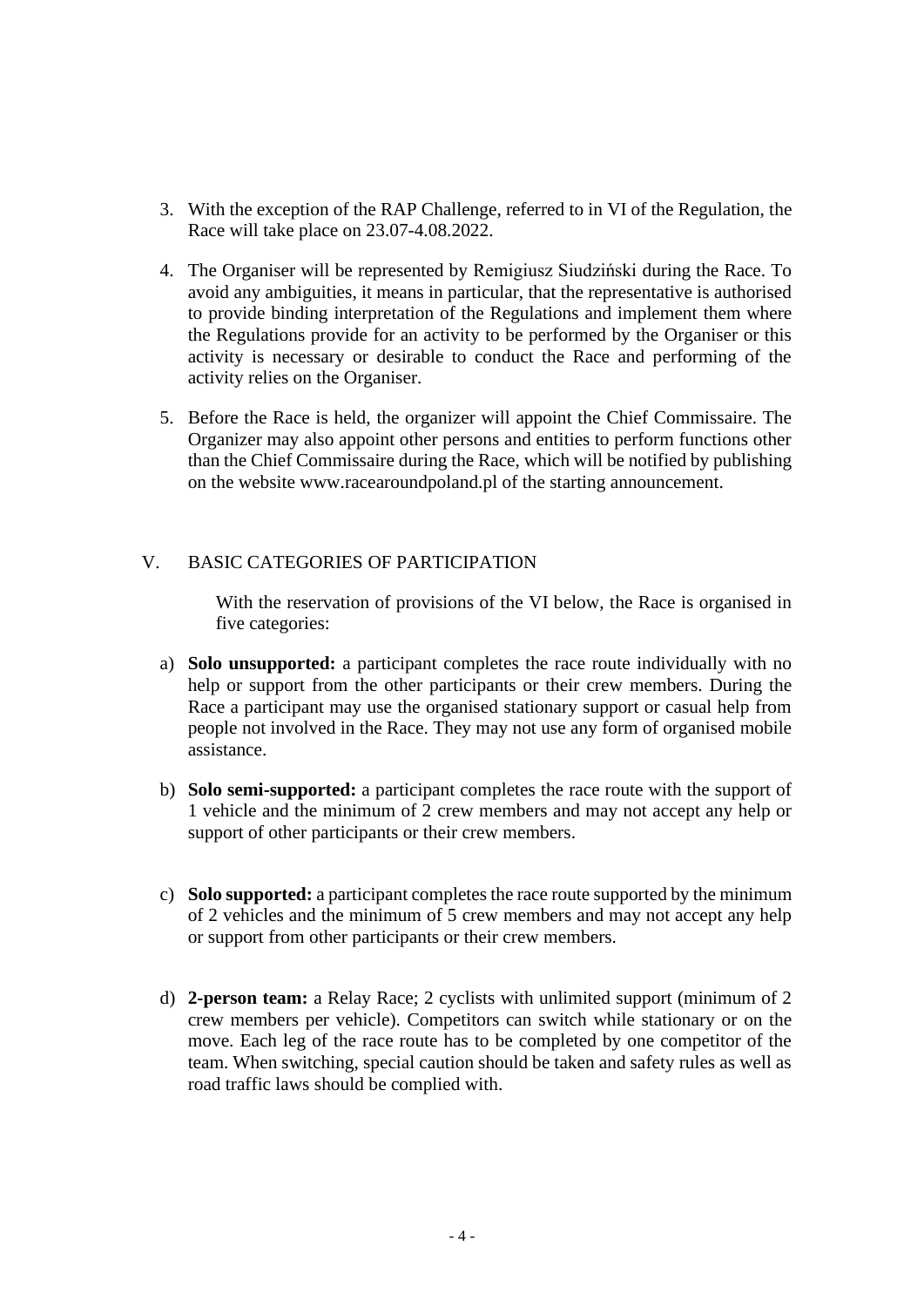e) **4-person team:** a Relay Race; 4 cyclists with unlimited support (minimum of 2 crew members per vehicle). Competitors can switch while stationary or on the move. Each leg of the race route has to be completed by one competitor of the team. When switching, special caution should be taken and safety rules as well as road traffic laws should be complied with.

Additionally, a new formula of participation in the Race, called **RAP Challenge**, is introduced.

#### VI. VI. RAP CHALLENGE - PRINCIPLES AND CATEGORIES

1. The **approximate length** of the RAP Challenge formula Race route is 300 km and runs along the route of the Race, except that the route is covered from the starting point and to the finishing point in Warsaw, with a return on the square in Czemierniki.

## 2. **RAP Challenge Categories**:

- a) **Challenge Solo unsupported**: 1 participant, no support. This means that a participant completes the race route individually with no help or support from the other participants or their crew members. During the Race a participant may use the organised stationary support or casual help from people not involved in the Race. They may not use any form of organised mobile assistance.
- b) **Challenge Solo semi-supported**: 1 participant with support of one car and minimum one person (the driver). This means a participant completes the race route with the support of 1 vehicle and the minimum of 1 crew member and may not accept any help or support of other participants or their crew members.
- c) **Challenge 2-person team**: a Relay Race; 2 cyclists with support (minimum of 2 crew members in vehicle). Competitors can switch while stationary or on the move. Each leg of the race route has to be completed by one competitor of the team. When switching, special caution should be taken and safety rules as well as road traffic laws should be complied with.
- 3. **The Organizer's obligations** within the participation fee are the same as in the case of the Race in the normal formula, excluding the provision of the cycling jersey and the Organizer's support car driving in accordance with the limit.
- 4. **Participation fee**. The participation fee for participation in the RAP Challenge is specified in the section Pricelist on the Race's website.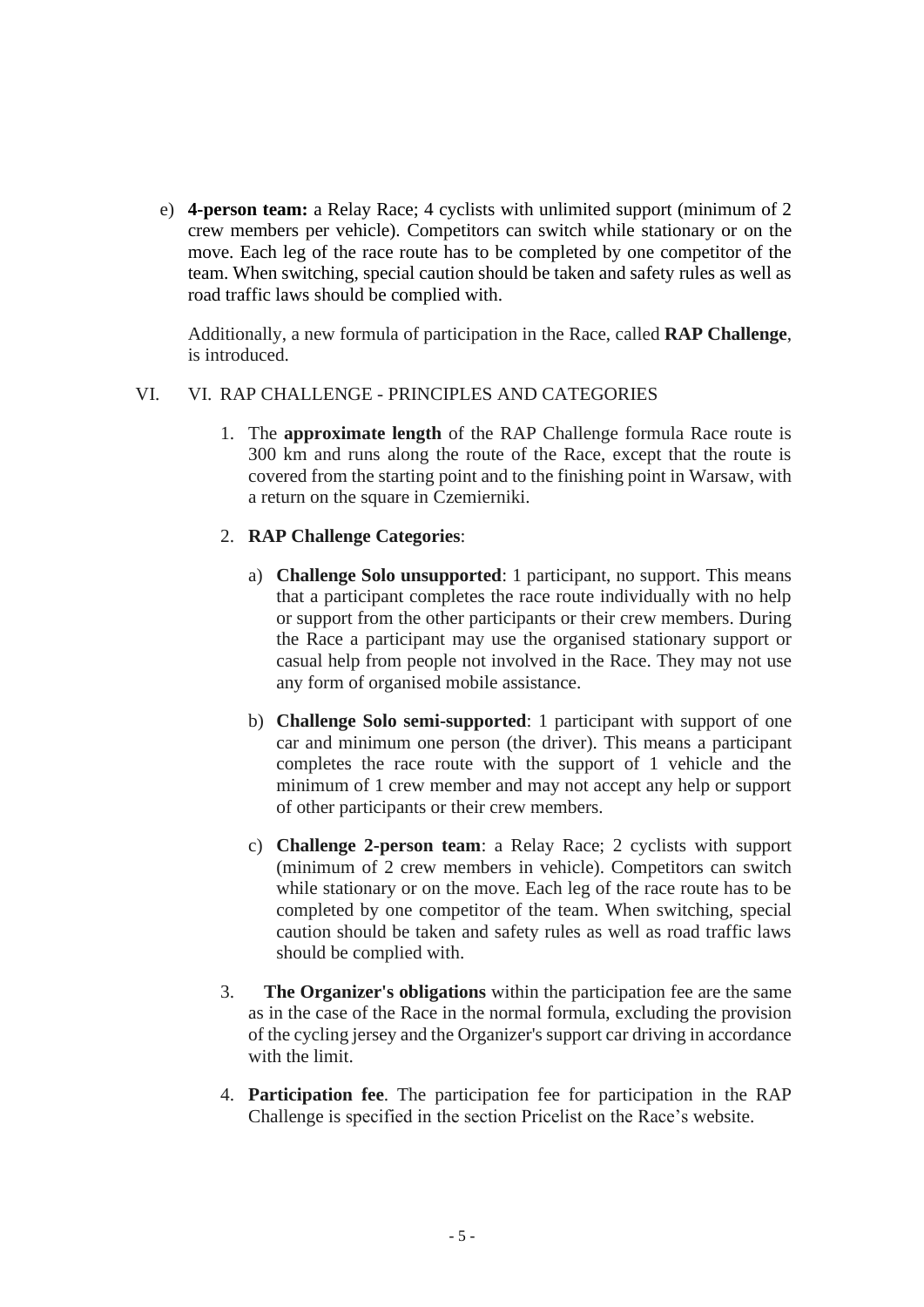- 5. **Buffet** (included in the participation fee). In Czemierniki (half of the route), the Organisers provide a mobile buffet with food, drink and basic cycle tools.
- 6. **Limits.** There are two limits for participants. 12 hours from the start, at the checkpoint in Czeremniki and 24 hours at the finish line in Warsaw.
- 7. Subject to changes resulting from separate terms and conditions of participation in the RAP Challenge, the other **provisions of the Rules and Regulations apply to RAP Challenge participants directly** or *mutatis mutandis* and they bind them in the same way as other participants.

### VII. ENROLMENT AND FEES

- 1. You may register for the Race with the registration form available at [www.racearoundpoland.pl,](http://www.racearoundpoland.pl/) which requires providing all the demanded data.
- 2. An entry limit determined by the Organiser applies in each category depending on expected conditions of conducting the Race and distribution of participants' interest in individual categories. The Organiser will inform when the entry limit in a given category is reached at the website indicated in point 1 above. **The condition for the entry to be valid** is fitting in the available limit and timely payment [within 2 days] of the registration fee of 20 EURO or 92 PLN to one of the following accounts:

EURO: PL 91 1140 2004 0000 3512 0185 6707 BIC/SWIFT: BREXPLPWMBK

PLN: PL 39 1140 2004 0000 3002 6398 0602 BIC/SWIFT: BREXPLPWMBK

Paypal: remek@wp.eu

The registration fee is one-off and non-refundable. In case no payment is made within the required period, the entry will be cancelled, and the Organiser has the right to accept a different entry to replace it.

3. Regardless of the above, participation in the Race is conditional on paying a participation fee at the amount depending on category, possible use of paid support and time of making the payment. The participation fee is to be paid no later than within 14 days after the day of entering the Race pursuant to point 2 above. In case of failure to pay the participation fee within the required period, and if the entry limit is reached for the category the failed payment was made for, the Organiser is authorised to assume that the participant resigned from entering the Race. Point 4 below is applied accordingly. The amount of the participation fee is determined in Appendix A to the Regulations.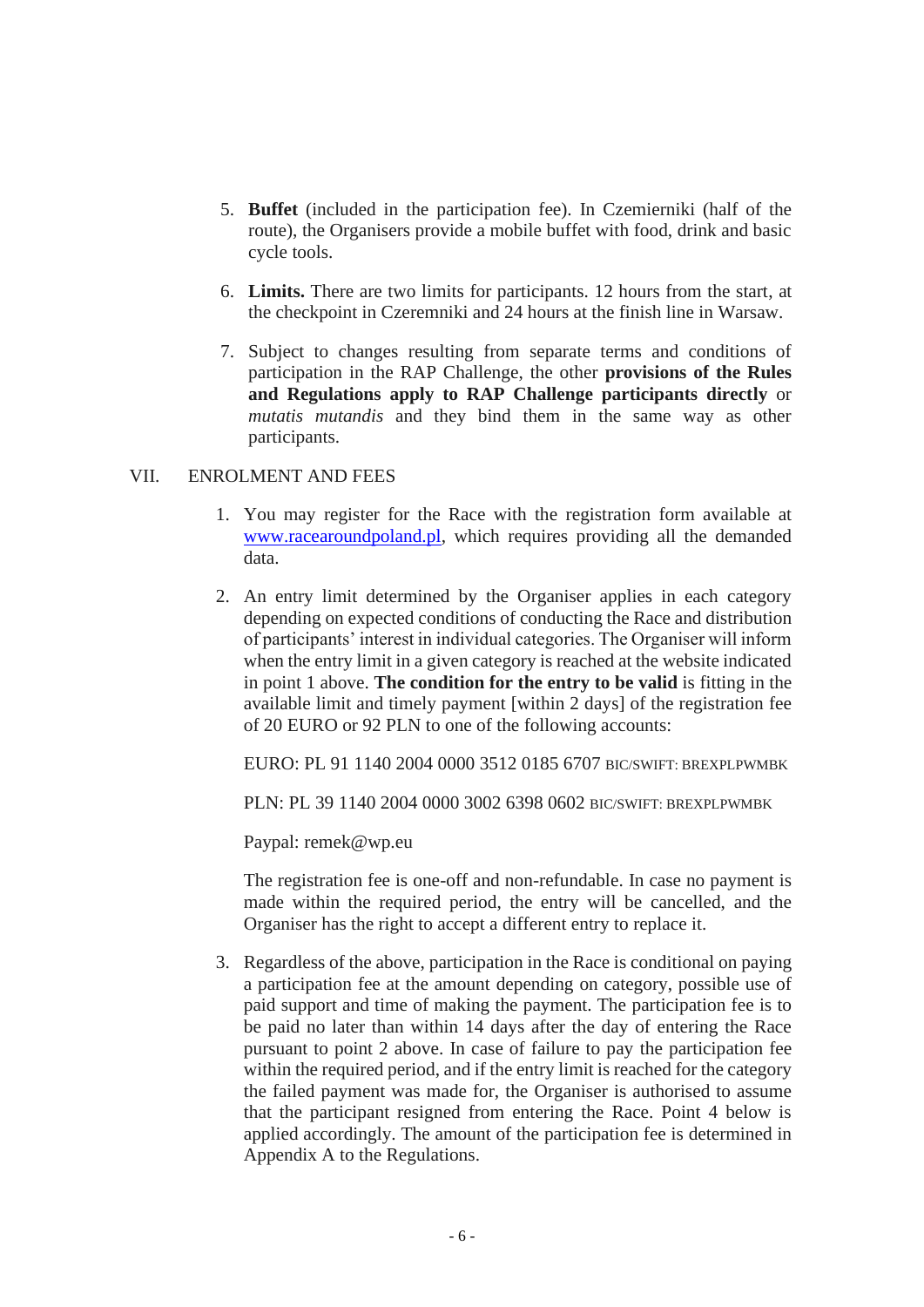- 4. Every racer may resign from participation in the Race at any time and for any reason. The resignation must be communicated to the Organiser through the Race Office in writing or via e-mail to addresses indicated in section IV point 1 above. In case of a resignation via e-mail, a resignation declaration is deemed valid when they are sent from a participant's e-mail address the participant provided during registration. In case of resignation from the Race:
	- a) Until 31.12.2021 the participant is entitled to 100% participation fee refund;
	- b) Until 31.01.2022 the participant is entitled to 75% participation fee refund;
	- c) Until  $28.02.2022$  the participant is entitled to 50% participation fee refund;
	- d) Until  $31.03.2022$  the participant is entitled to 25% participation fee refund;
	- e) In case of resignation from participation in the Race after 31.03.2022, the participation fee becomes non-refundable due to the planned advancement of the financial expenses incurred by the Organizer at that time for the organization of the Race, and the lack of possibility to obtain equivalent financing of these expenses in the part for the given participant.
- 5. Failure to start the Race on time will be considered a resignation from participation effective on the day of the start.
- 6. The refund a participant is entitled to will be made by means of a transfer to the account the payment was originally made from.
- 7. The Organiser allows a transfer of the entry to another person provided it is done before 31.03.2022. The transfer may be made in a mode provided for resignations by the resigning party indicating a person the entry transfer is made to, on the condition that the new participant meets all the requirements stated in the Regulations regarding validity of the entry and within 14 days after submitting the declaration they complete the registration in compliance with point 1 above and make the registration fee in compliance with point 2 above. Failure to fulfil this obligation will result in the entry transfer being invalid.
- 8. The Race will be conducted in a formula ensuring compliance with the guidelines and regulations binding on the Organizer at the date of the race, in particular those issued in connection with combating the Sars-Cov2 coronavirus epidemic. If necessary, the Organizer will take all possible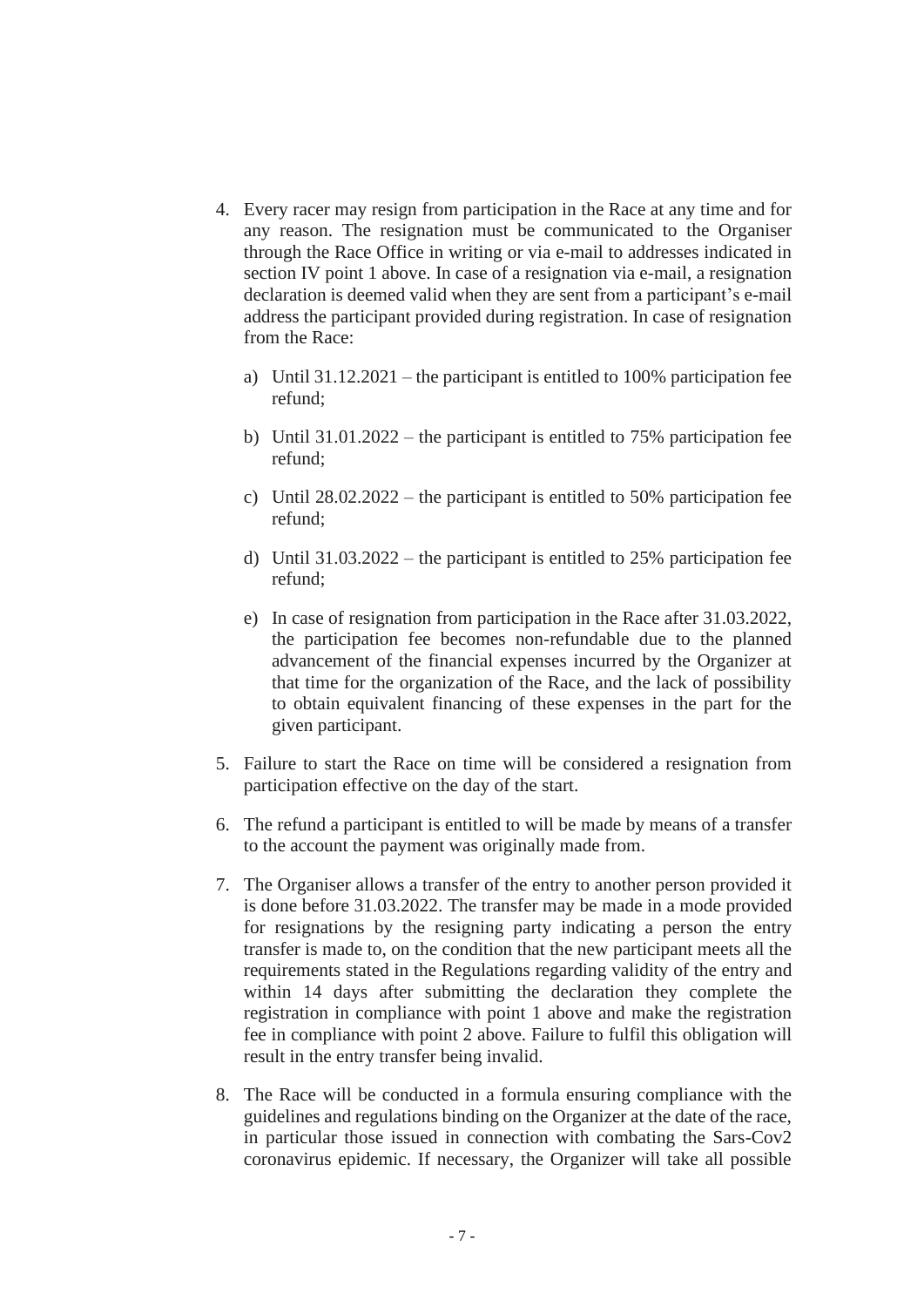actions aimed at adapting this formula to the binding regulations, in particular by changes in the rules of participation, imposing additional obligations on participants or the Organizer, introducing additional safety rules, changing the date of the Race and in any other appropriate way. In case of the need to cancel the event and not to conduct the Race at all, the participants will be entitled to the compensation provided for in the legal regulations. Any changes to the Regulations, date and method of conducting the Race resulting from these guidelines and regulations, subject to the applicable law, will not be able to constitute a basis for any claims by the participants against the Organizer.

#### VIII. THE RACE ROUTE, COURSE, AND LIMITS

- 1. The route of the Race starts and finishes in Warsaw and passes through the territory of the Republic of Poland. The total length of the route amounts to approximately 3,600 km and may be changed depending on the Organiser's knowledge of possible obstructions, road works, detours or for other justified reasons, e.g. safety. The route of the Race updated for the start day will be shared in a gpx file and as a map included in the starting packet. The Organiser is not liable for mistakes a participant or their crew members may make when reading the map or incorrect reading of data from the gpx file on devices a participant uses.
- 2. Subject to point 3 below, in order to complete the Race, the participants need to cover the entire route riding a bike within the time limit and go through all the checkpoints indicated by the Organiser on a map. The Organiser reserves the right to establish additional checkpoints on the route *ad hoc*. A participant may temporarily leave the route of the Race. In such case they must inform the Organiser. Coming back to the route needs to take place, where the participant left it. In case of passing through a built-up area, route modifications are allowed versus the route provided by the Organiser in so far as this is justified for safety, obstructions and traffic intensity. After leaving the built-up area the participant is obliged to continue the Race following the designed route, unless due to existing circumstances it is objectively impossible. In such case a possibly shortest detour is allowed, which has to be reported to the Organiser immediately with the reasons stated. All route modifications a participant fails to report may results in excluding them from the Race.
- 3. The Organizer introduces the possibility for participants to compete on the route  $\frac{1}{4}$  (900 km) and  $\frac{1}{2}$  (1800 km) of the full Race distance, under the name "1/4 RAP" and "1/2 RAP" and reserves the right to prepare also other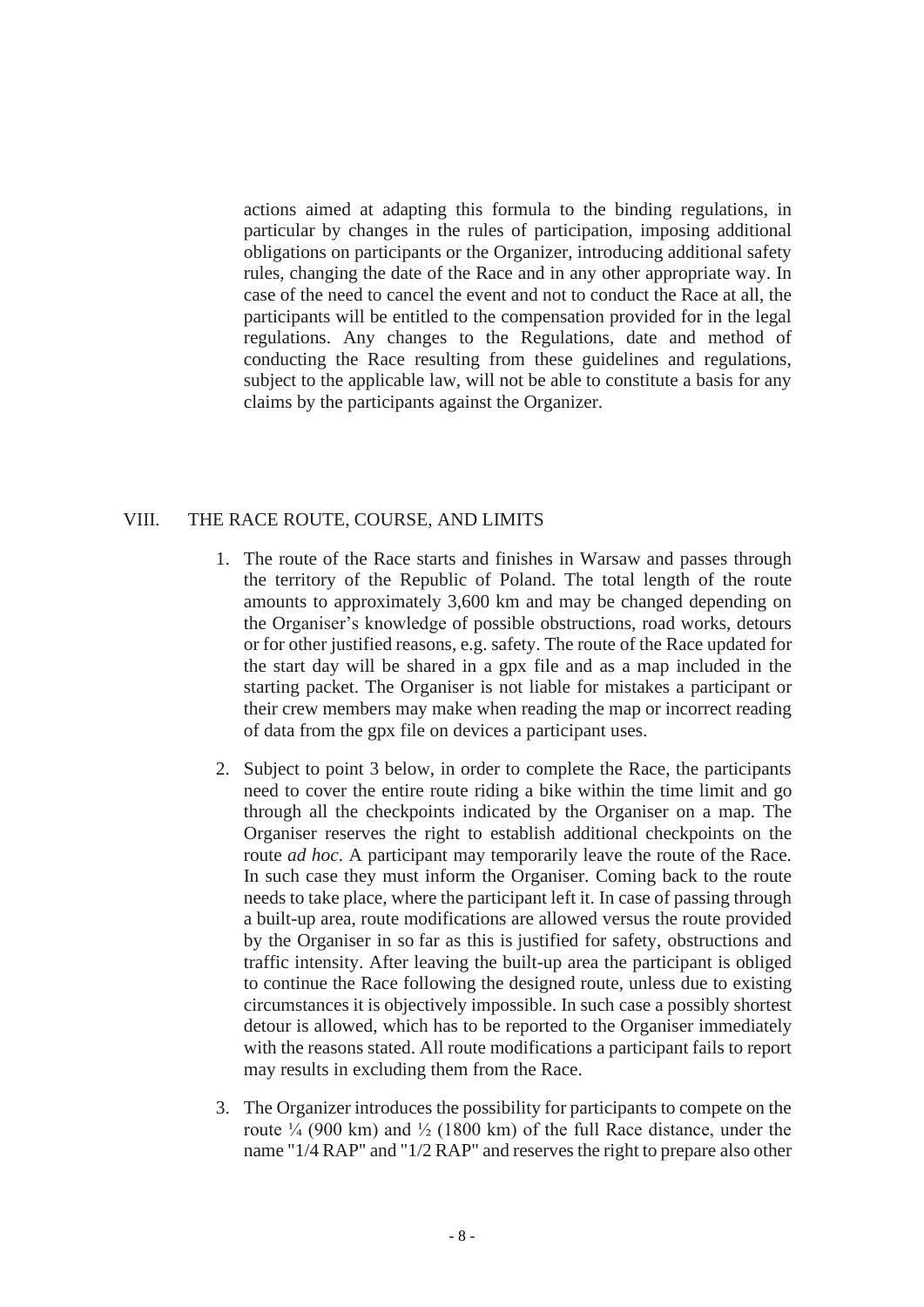alternative, shorter routes for participants competing in the Race. Completion of the shorter routes will be awarded with the title of Finisher of the particular route ,but only completion of the route of the entire Race will entitle a participant to obtain the Race Finisher title. The scope of the Organizer's services for such shorter distances will be communicated to participants on the Race website in the "Pricelist" section.

- 4. On 22.07.2022 in Warsaw a pre-race briefing will be held, which will be obligatory for all the participants. The briefing will address in particular the route of the Race with possible modifications of the route compared to versions previously shared with participants, expected obstructions, specific safety regulations as well as Organiser's recommendations regarding the course of the event. Racer's participation in the briefing will be confirmed by their signature. Failure to participate in the briefing may result in excluding the participant from the Race.
- 5. The Race will start at the location specified in section IV point 2 above, by start categories on 23 July 2022 at the following times (which are subject to change if necessary):

#### **RAP Challenge participants:**

- a) Solo unsupported: 6:00 am
- b) Solo semisupported: 7:00 am
- c) 2-Person team: 8:00 am

#### **Other participants:**

- a) Solo unsupported: 10 am
- b) Solo semi-supported: 2 pm
- c) Solo supported: 3 pm
- d) 2-Person team: 4 pm
- e) 4-Person team: 5 pm

Final start times for participants in each category will be announced in a pre-start announcement posted on the Race website and sent to the participant's email address given during registration no later than 7 days before the start.

6. Racers in a given category start separately every 1-4 minutes in the order established by the Organiser.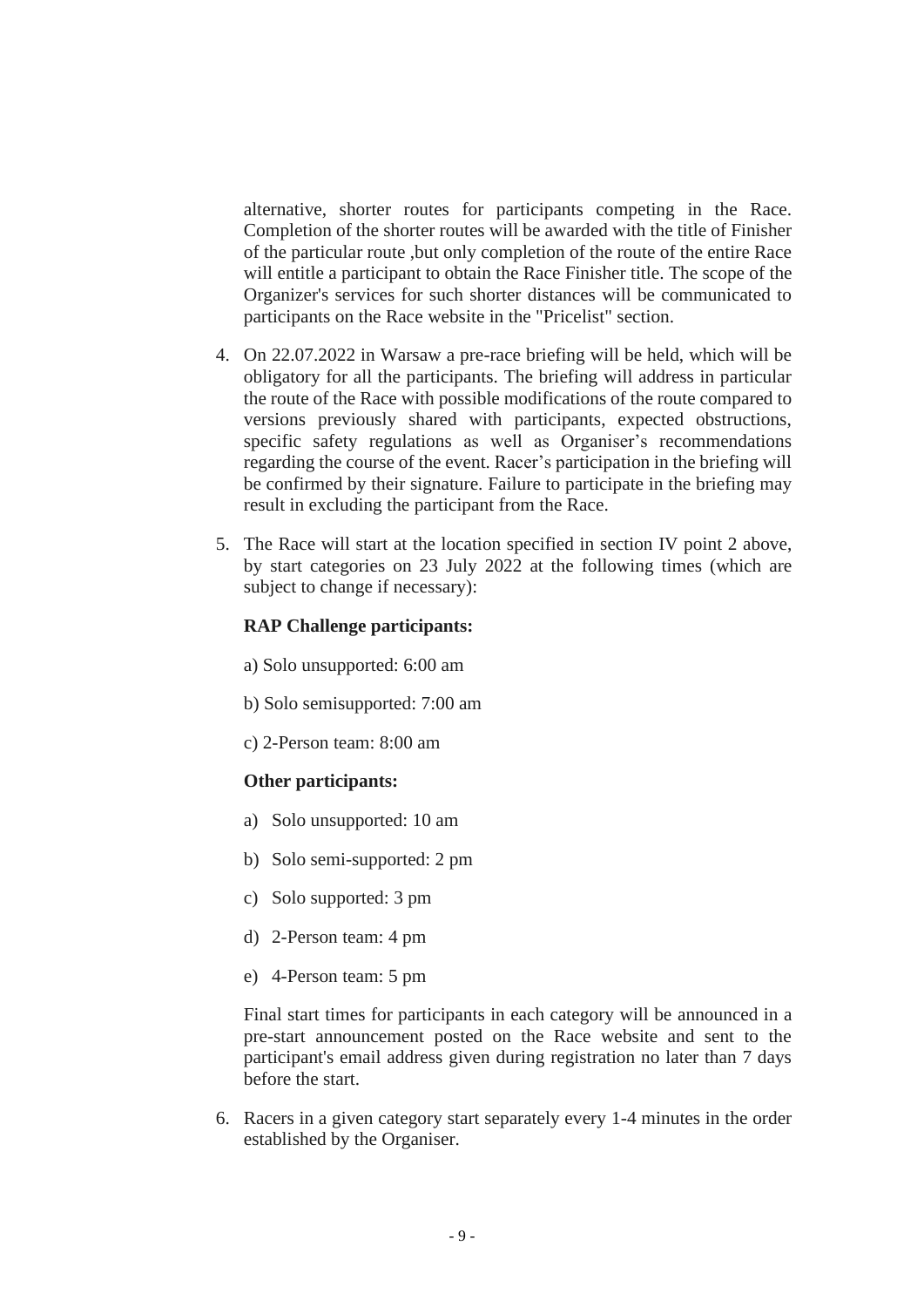- 7. On the day of the Race participants are obliged to come [to the Race Office] at least an hour before the scheduled start to collect the packet and have the mandatory equipment checked. If some elements of this equipment are missing, the Racer will not be allowed to start until they complete the equipment and the Organiser confirms it. In such case the time of the racer's start is still calculated according to the start time for their category stated in point 5 above regardless of the actual time the racer commences the Race.
- 8. The Organiser establishes permanent checkpoints on the route, which must be passed within the time limit for the Race to be completed. Permanent checkpoints will be marked on maps provided to participants and gpx files.
- 9. The limit at each checkpoint is established by the mean speed of the racer in a race leg between the checkpoints and amounts to 12.5 kph for the solo category and 18.75 kph for the team category. Failure to complete a leg of the race within the time limit will result in the participant, and possibly their crew, exiting the route of the Race. The Organiser will not allow such participants to continue the Race on their own account in the situation described above.
- 10. The time limit for the entire Race is 12 days in case of solo categories and 8 days in case of team categories counted from the moment when a participant starts the Race.
- 11. In checkpoints established by the Organiser participants may use food support or previously prepared drop bags.
- 12. An Organiser's support vehicle will travel on the route of the Race at the speed determined by the limit for solo racers counted from the start of the last participant of the Race. Each racer may use assistance from the crew of this vehicle, in particular use the food, beverages, make a deposit or use transportation to the nearest town/village with the bike.

## IX. FINAL CLASSIFICATION

- 1. Complete time is counted from the time when a participant starts the Race according to section VIII point 5 and section VIII point 6 of the Regulations until their arrival is registered at the finish line of the Race.
- 2. For the purposes of establishing the final classification, the result of a participant may change after the Chief Commissaire decides to apply a statutory penalty or disciplinary sanctions.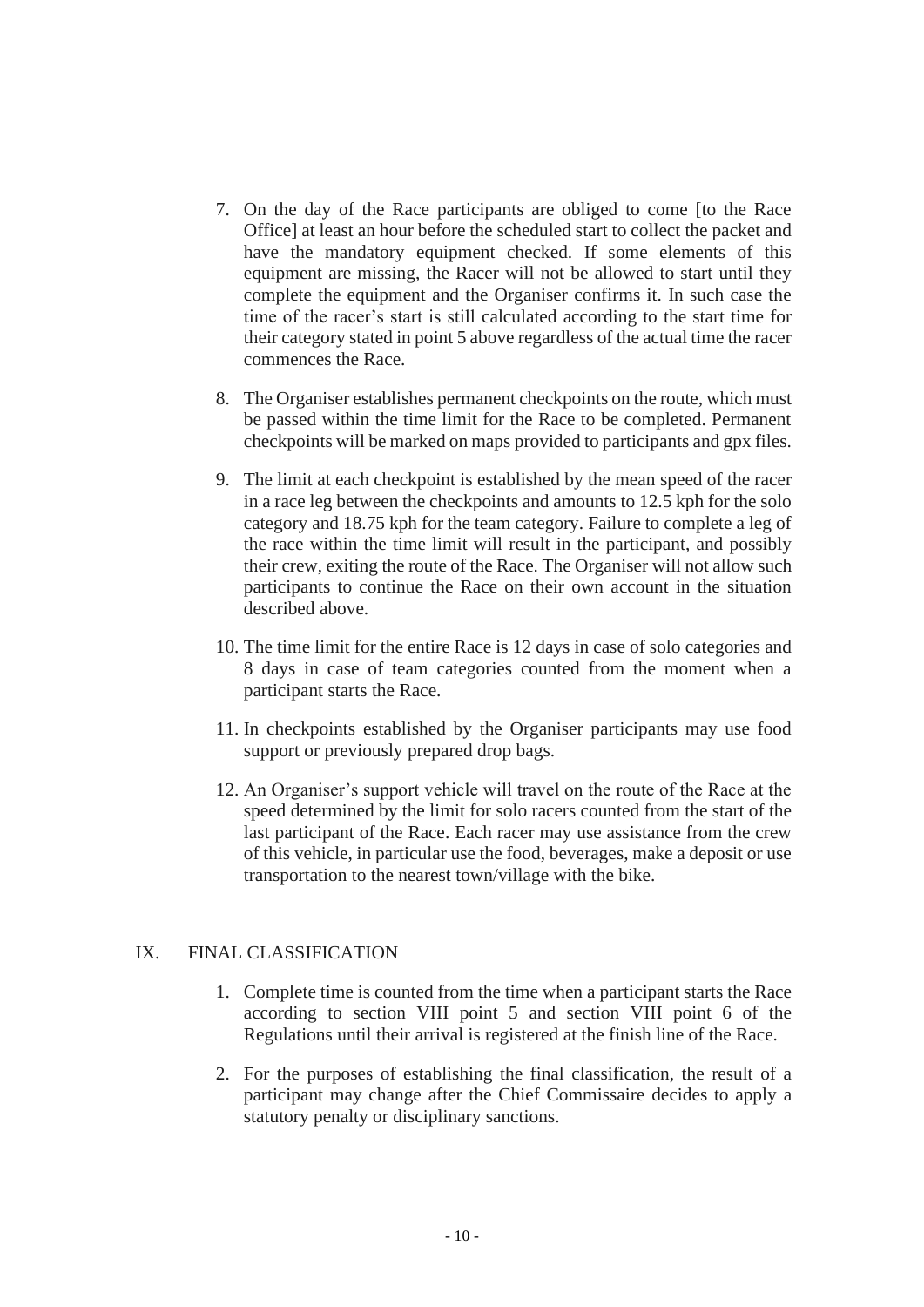## X. RESPONSIBILITIES OF A PARTICIPANT AND SAFETY REGULATIONS

Regardless of other responsibilities described in the Regulations a participant is obliged to adhere to the following rules and conditions in particular:

- 1. Neither the racers or crew members may be under influence of alcohol or other psychoactive substances at any time during the Race;
- 2. The Race is held in traffic on public roads. In view of the above participants have a strict obligation to follow applicable road traffic laws as well as abide by traffic signs, lights as well as guidelines of competent authorities;
- 3. In life-threatening or health-threatening situations as well as other situations described by the provisions of law the participants and their crew members are obliged to provide one another as well as other road users with necessary help;
- 4. At night:
	- The racers are obliged to wear reflective clothing or reflective elements,
	- Crew members are obliged to wear reflective vests,
	- Support vehicles may use additional front lights for supplementary road lighting for the racer, provided such lights are legal and approved,
	- Support vehicles are obliged to have additional amber warning beacon.

.

For the purposes of the Regulations the night is defined as time between 8:00 p.m. and 6:00 a.m. the following day;

- 5. Participants may only use standard upright (vertical) bikes moved solely with human muscle power. Electrically supported and recumbent (horizontal) bikes are not allowed;
- 6. The bike as well as the support vehicle should pass a technical check-up performed by the Organiser before the Race is started and they need to have reflective elements and start numbers a racer received in the starting packet during registration in the Race Office to place on the bike according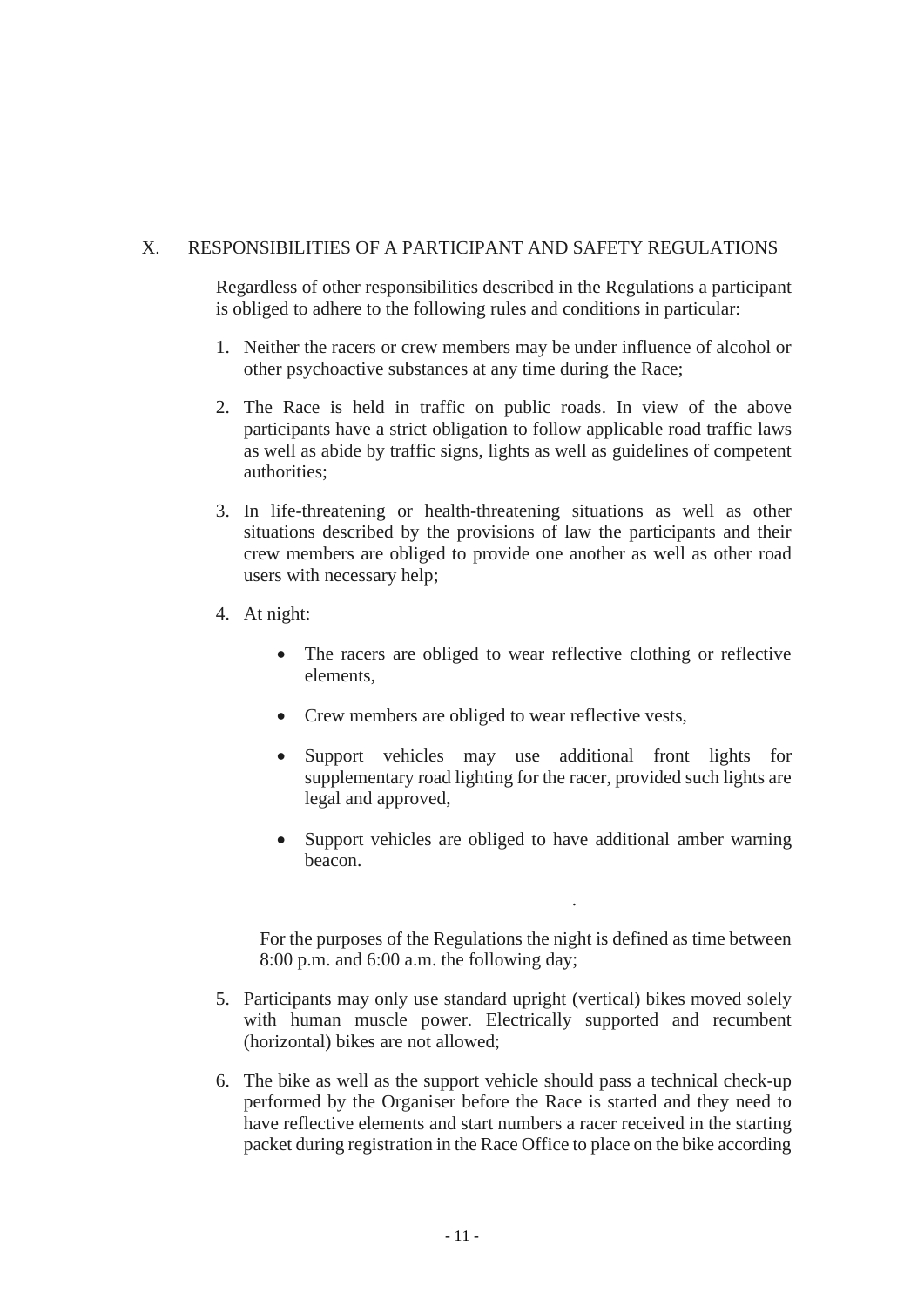to the Organiser's guidelines, night lights (white front lamps and red rear lamps) and for the time of insufficient visibility – day lights (white front lamps and red rear lamps), etc. Technical check-up of the bike and vehicle is defined as verification of equipment and marking of the bike or vehicle according to the Regulations and not technical inspection of the condition or suitability for participation in the Race. A participant is obliged to ensure adequate operation of the bike and vehicle and accepts full responsibility within this scope;

- 7. A participant must wear a rigid bike helmet when cycling;
- 8. Participant's bike should have the following parts covered with fluorescent tape: rims of both the wheels, the back of the seat tube, the back of pedals, pedal crank arms, the back of the seat stay, and the front of the fork;
- 9. In case of racers using support, a change of a bike on the route is allowed, provided the bikes passed the technical check-up of the Organiser and meet other requirements of the Regulations;
- 10. A participant must wear an operating monitoring device borrowed from the Organiser and a charged mobile phone with the number they provided during registration and with a headset;
- 11. Support vehicles may not impede traffic by moving at the pace of the racer. If a support vehicle is followed by a chain of 3 cars, the support vehicle must pull off the road to let the cars pass;
- 12. The support crew is obliged to allow other racer, possibly with a support vehicle, to overtake their racer. A participant may overtake the support vehicle of a competitor on the right side. The support vehicle overtakes other cars according to the road traffic laws;
- 13. Support vehicles may have an external PA system, but its use may not be disruptive to inhabitants or animals in the towns and villages passed. The use of external PA system at night within a built-up area is not allowed;
- 14. Support vehicles should be marked with stickers prepared by the Organiser and equipped according to Organiser's guidelines;
- 15. Only a so-called pace car may directly follow a participant. The pace car maximum dimensions should be 600 cm (length), 230 cm (width), 200 cm (height). Larger support vehicles may provide leapfrog assistance to a racer;
- 16. For safety reasons, a participant riding a bike may listen to music with earbud headphones when an earbud headphone is located in one ear only;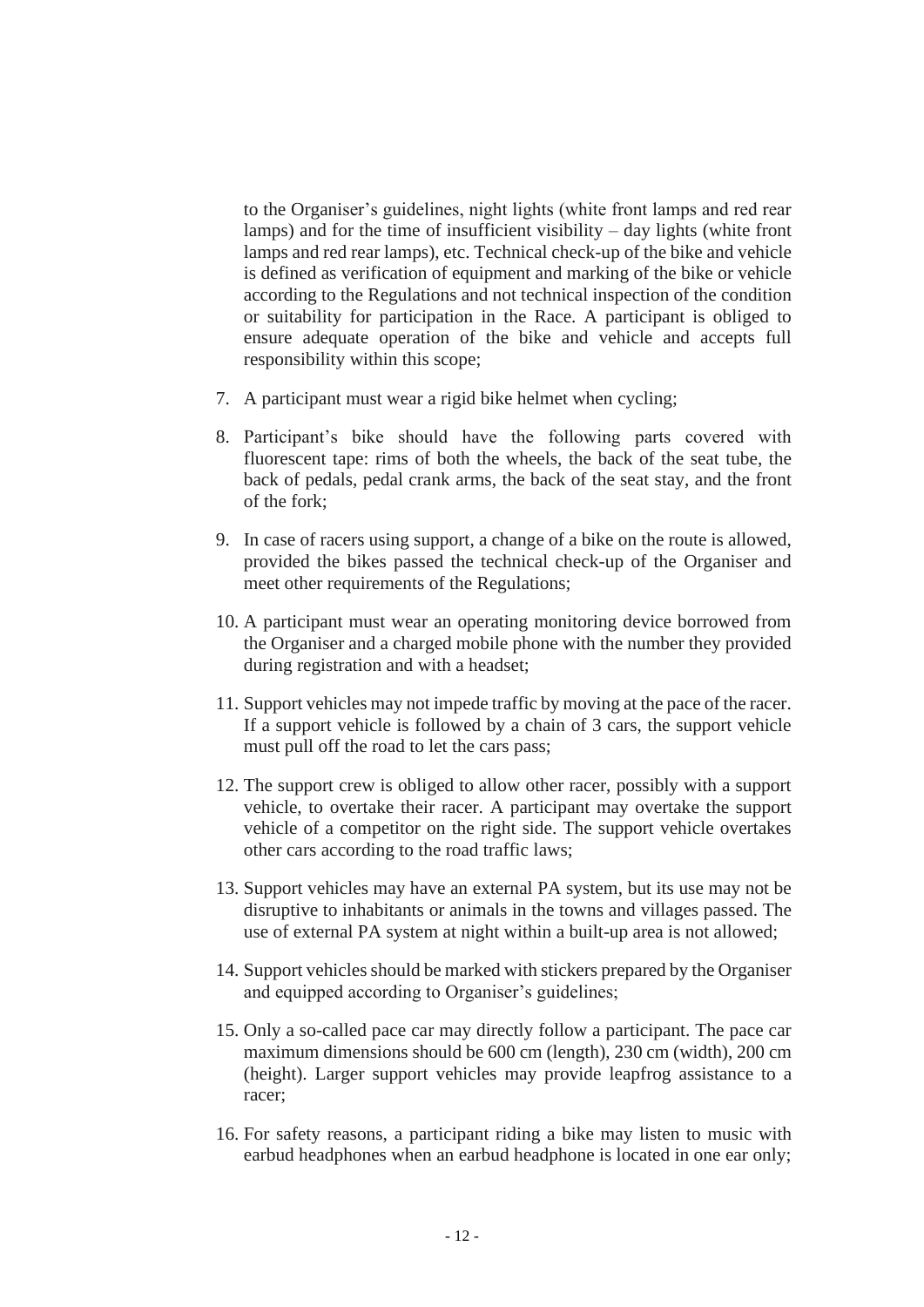- 17. A participant and their crew are obliged to take care of their sleep and rest to stay fully focused during the ride and not to cause danger on the route. Each crew member should have at least 6 hours of sleep per day;
- 18. Drafting (slipstreaming) behind another racer or third party or holding onto a vehicle, the support vehicle in particular, to aid or augment forward travel is not allowed;
- 19. At checkpoints a participant is obliged to sign a list prepared by persons assigned by the Organiser and obtain a confirmation of their checkpoint arrival;
- 20. The Organiser or persons assigned by them may monitor whether a participant and their crew adhere to the requirements mentioned above. Failure to abide by the Regulations will result in disciplinary sanctions up to exclusion, applied by the Organiser or the Chief Commissaire.

### XI. ORGANISER'S OBLIGATIONS

- 1. Unless the information in the section "Pricelist" for the distance in question indicates otherwise – the Organiser provides the following as part of the participation fee:
	- A gpx map with updates and marked location of convenient 24 hour petrol stations;
	- Managing the start and finish lines;
	- Time measurement:
	- Online tracking shared via the Race official website;
	- Constant contact with the Organiser during the Race through an Internet communicator and telephone;
	- Organiser's support vehicle with food, beverages, deposit, and possible transportation moving at the solo limit of the last Race participant;
	- Establishing and handling of several checkpoints;
	- Required stickers for support vehicles;
	- Reflective elements for participants;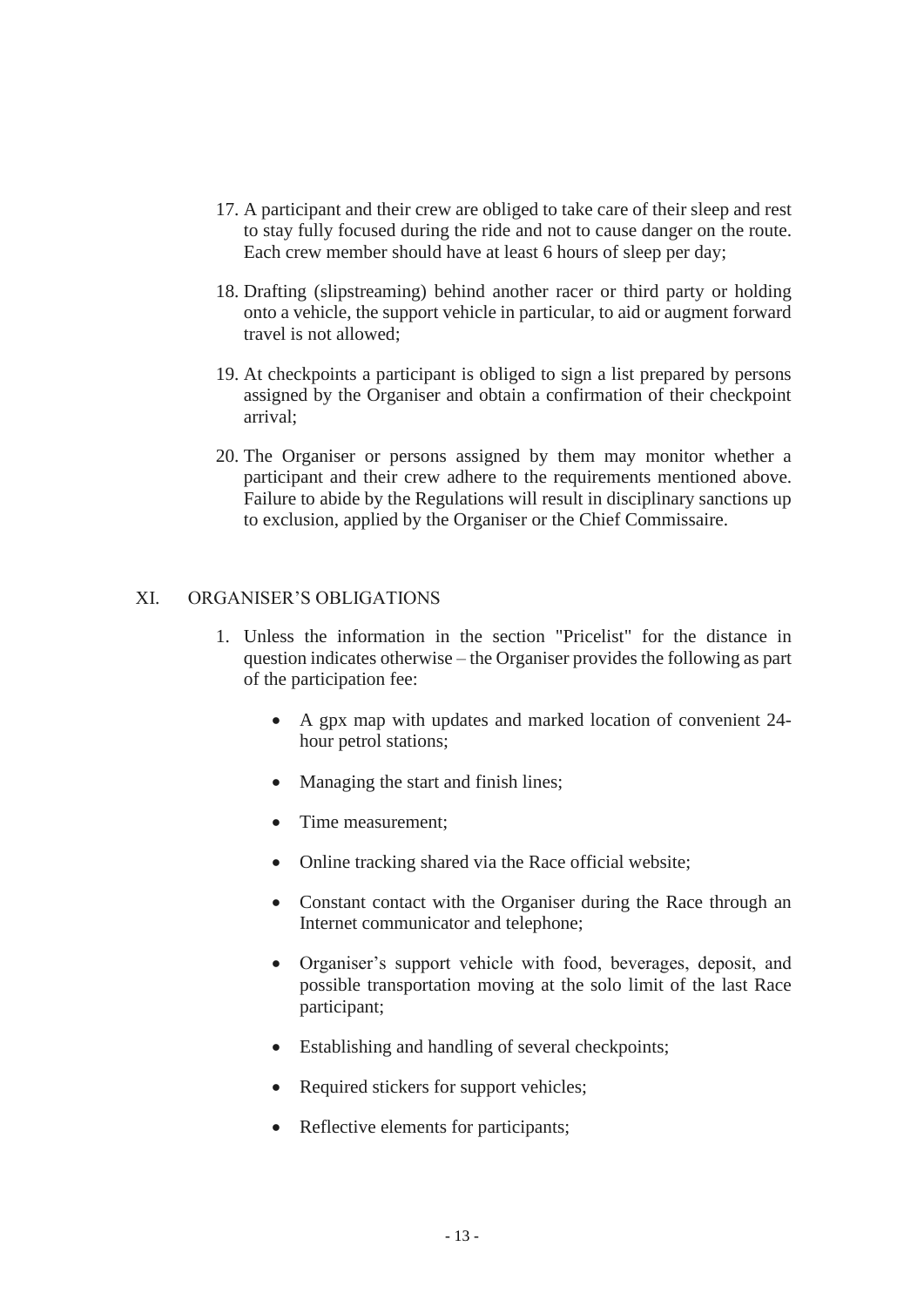- Technical commemorative t-shirt:
- Commemorative cycling t-shirt;
- Commemorative medal for the minimum of 300 km of the Race route completed within the time limit as well as a medal for completion of the entire Race;
- Pre-race briefing and mandatory technical check-up of bikes and vehicles.
- 2. At participant's request the Organiser may provide chargeable support of experienced and adequately trained crew members in the following versions:
	- Semi support: 2 crew members and 1 vehicle
	- Support1: support for a racer in the solo supported category  $-5$ crew members and 2 vehicles (standard van and RV)
	- Support2: support for a 2-person team 6 crew members and 2 vehicles (large van and RV)
	- **•** Support4: support for a 4-person team  $-7$  crew members and 2 vehicles (large van and RV).

The support crew provides preparation of the vehicles, cleaning of the vehicles, doing shopping, bike servicing, serving food and beverages, serving clothes. A racer is responsible for provision of spare parts, clothes and paying shopping expenses.

Remuneration of the Organiser for chargeable support in each of the versions mentioned above was determined in Appendix A to the Regulations.

- 3. In the situation described in point 2 above the Organiser will cover the costs of renting an adequate vehicle and its insurance as well as the cost of meals for the crew members. The participant will cover the other expenses, including the cost of fuel.
- 4. A racer takes part in the Race at their own responsibility. The Organiser will not be liable for incidents that a participant or crew members could experience when travelling to the Race and back or incidents occurring during the Race on the route and off the route or damage caused by a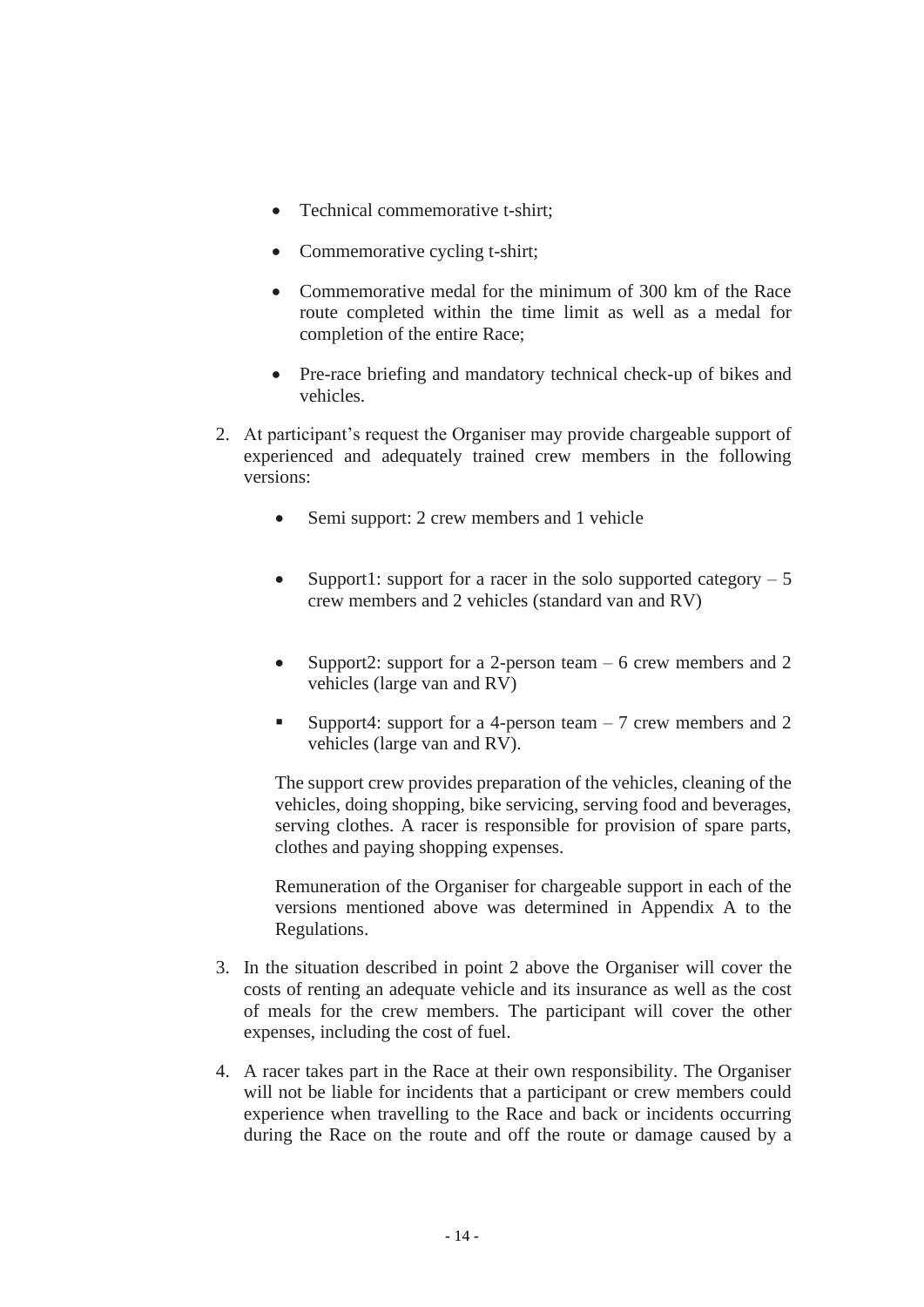participant to other participants or third parties, unless the fault may be attributed to the Organiser.

5. The Organiser recommends purchasing additional motor third-party liability insurance (MTPL) and personal accident insurance for the Race.

#### XII. RIGHTS OF THE ORGANISER, PENALTIES AND DOPING CONTROL

- 1. The Organiser reserves the right to deny a participant the right to start, if the participant is under influence of alcohol or in the Organiser's justified opinion, the participant is under influence of psychoactive substances and also in a situation when the participant does not have an element of mandatory equipment or plans to use equipment or vehicles, which do not meet requirements specified in the Regulations.
- 2. The Organiser is authorised to withdraw a participant from the Race, if the Organiser concludes that continued effort poses a threat to life and health of the participant or other persons.
- 3. For breach of the Regulations, depending on its gravity, the Organiser may apply a time penalty to a participant ranging from 15 mins to 12 hours or exclude the participant from the Race.
- 4. A list of some statutory penalties and disciplinary sanctions is included in Appendix B to the Regulations. The penalties are applied by the Organiser or the Chief Commissaire and effective immediately. Any objection should be submitted in the Race Office during the Race.
- 5. The Organiser reserves the right to perform doping control or tests for psychoactive substances during the Race and directly after the Race is completed
- 6. Undergoing doping control or tests for psychoactive substances is mandatory and failure to undergo such procedures will result in exclusion of the participant.
- 7. The list of banned substances and methods is available at the website of Polish Anti-doping Agency at [https://www.antydoping.pl/lista-substancji](https://www.antydoping.pl/lista-substancji-zabronionych/)[zabronionych/](https://www.antydoping.pl/lista-substancji-zabronionych/)
- 8. The control and tests will be performed by competent personnel.
- 9. Time necessary to perform the control/tests at a checkpoint will be deducted from the total result of a participant.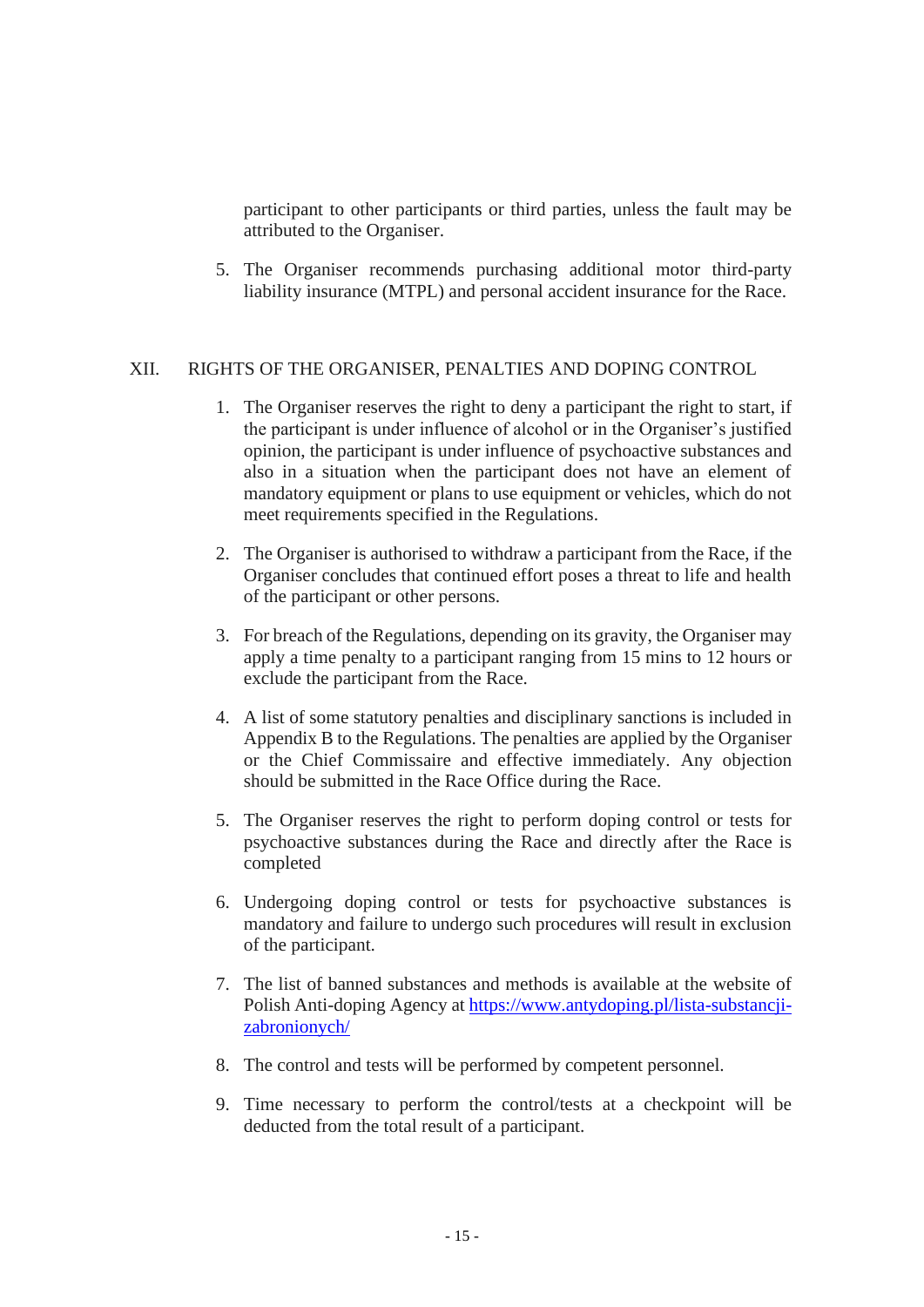## XIII. FINAL PROVISIONS AND DATA PROTECTION

- 1. A participant, and also a crew member, where applicable, who signs the Regulations **declare their consent to processing of their personal data** provided in the entry form (pursuant to the Act on Personal Data Protection of 10 May 2018 , Journal of Laws of 2018, item 1000 and the Regulation of the European Parliament and of the Council (EU) 2016/679 of 27 April 2016 on the protection of natural persons with regard to the processing of personal data and on the free movement of such data, and repealing Directive 95/46/EC (General Data Protection Regulation)) by Right Solutions Remigiusz Siudziński, located in Warsaw, al. KEN 84/34, as a personal data controller within the meaning of the above provisions for purposes and within the scope necessary to conduct the Race, including publishing in the Race Office and the media, electronic media included, a participant's data in start lists, online coverage and result lists as well as sending the participant's results to a telephone number provided by them during registration.
- 2. A participant, and also a crew member, where applicable, who signs the Regulations, **declare their consent to utilisation and dissemination of their image** by the Organiser as well as Co-Organisers and Partners of the Race, the updated list of whom was submitted by the Organiser on the day of signing the declaration, and approved by the person signing the declaration, by publishing photos and video materials associated with the Race, reports, sponsored articles and other publications in the media, electronic media included, and on websites of the entities, their websites and profiles held in social media, advertising materials, as well as to promote the next editions of the Race.
- 3. A participant, and also a crew member, where applicable, who signs the Regulations, have the right to request access to and rectification or erasure of your personal data, restriction of its processing and to object to the processing as well as the right to data portability in a manner provided for by the provisions of law. Providing personal data in the registration form is voluntary, but necessary and indispensable for participation in the Race, which means that in case you refuse any data indicated by the Organiser as necessary, the registration for participation in the Race will not be possible.
- 4. Data may be transferred to entities cooperating with the Organiser, Co-Organisers, and Partners of the Race based on adequate contracts on entrusting personal data.
- 5. Personal data will be stored for a period of time necessary to conduct the Race and organise a promotional campaign of the next editions of the Race to allow interested participants to register earlier for the Race. Unless a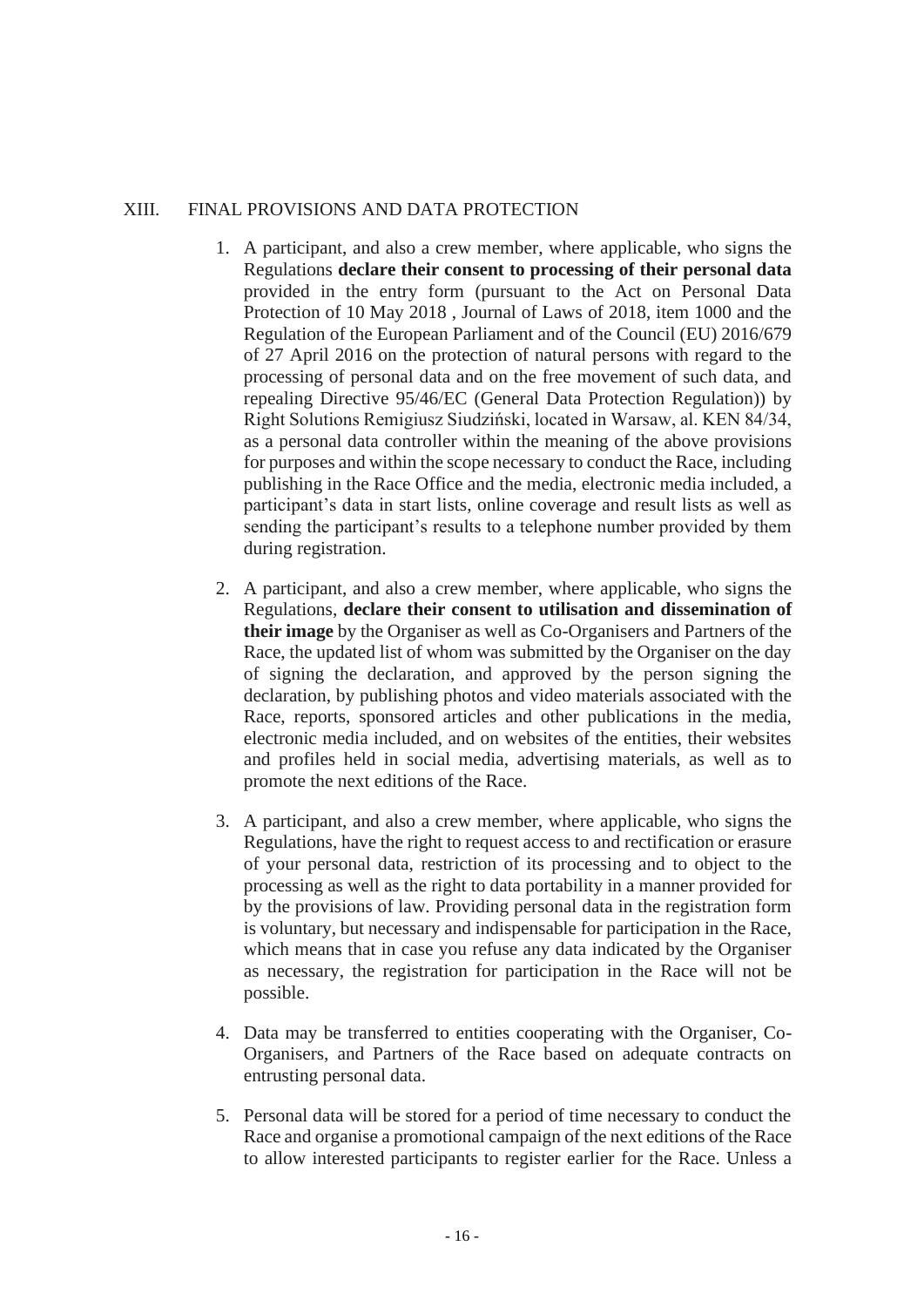participant declares consent to further processing of personal data, processing of the personal data pursuant to the Regulations will not last longer than 1 year since the day of completing the Race. Details on storage and protection of specific data are included in the Privacy Policy available at www.racearoundpoland.pl.

- 6. The data subject has the right to file a complaint with the Inspector General for Personal Data Protection, when they decide that the processing of their personal data violates the provisions of the regulation on the protection of personal data 2016/679 of 27 April 2016 or provisions of the act on personal data protection of 10 May 2018.
- 7. Within the scope necessary for correct course of the Race, safety of the participants, crew members, and other persons and property, the data controller may process personal data in relation with organisation of the Race also in cooperation with third parties, e.g. volunteers or competent services that will execute or may execute various actions related to the Race.
- 8. The Organiser may change the Regulations at any time before the Race is started. Changes of the Regulations will be communicated to the participants at [www.racearoundpoland.pl](http://www.racearoundpoland.pl/) by sharing the updated version of the Regulations and information on the changes.
- 9. In case of any ambiguities regarding the text of individual records of the Regulations, the Organiser is authorised to provide a binding interpretation of such records.
- 10. The Regulations, as amended on November 26, 2021 become effective on 1.12.2021.

## *DECLARATION OF KNOWLEDGE AND ACCEPTANCE OF THE REGULATIONS*

*I hereby declare, that I read the Regulations with Appendices constituting an integral part of the Regulations, in particular the provisions on my consent to processing of personal data I voluntarily provided as well as utilisation of my image and the rules specifying my rights and responsibilities resulting from participation in the Race and I declare that I agree to them. I also declare that I received from the Organiser and read the updated list of Co-Organisers and Partners of the Race and do not raise any objections to it.*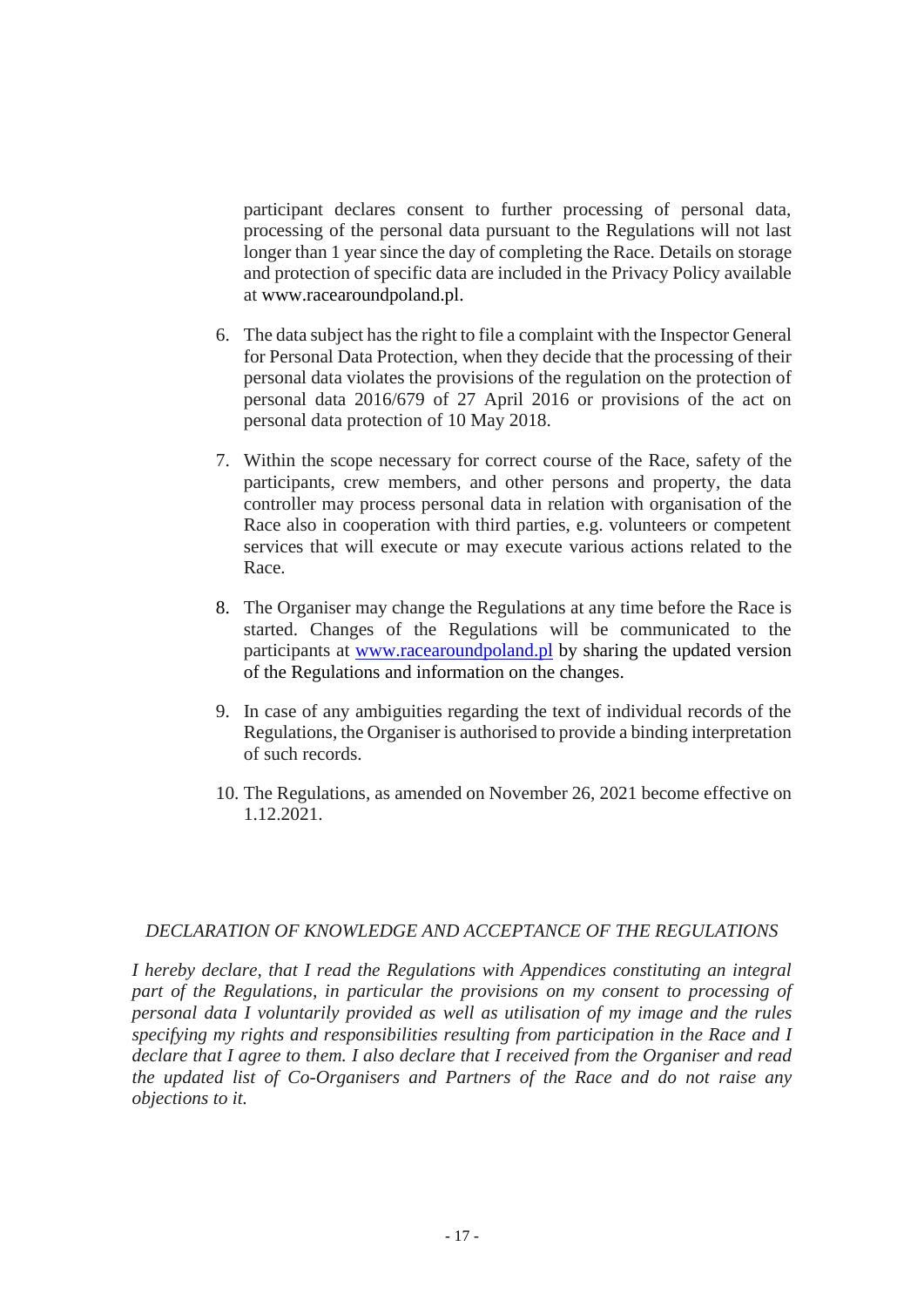## *[signature and date]*

*\_\_\_\_\_\_\_\_\_\_\_\_\_\_\_\_\_*

# **APPENDIX A – PARTICIPATION FEES AND PAYMENT DEADLINES**

| <b>EUR</b> | Solo non-<br>supported | Solo<br>semi-<br>supported | Solo<br>supported | Team<br>$\overline{c}$ | Team<br>$\overline{4}$            | Semi-<br>support | Support1 | Support2             | Support4 |
|------------|------------------------|----------------------------|-------------------|------------------------|-----------------------------------|------------------|----------|----------------------|----------|
| 30Jun2021  | 100                    | 200                        | 300               | 480                    | 768                               | 1,260            | 5,124    | 5,922                | 6,772    |
| 31Aug2021  | 133                    | 267                        | 400               | 640                    | 1,024                             | 1,440            | 5,856    | 6,768                | 7,680    |
| 31Oct2021  | 167                    | 333                        | 500               | 800                    | 1,280                             | 1,620            | 6,588    | 7,614                | 8,640    |
| 31Dec2021  | 200                    | 400                        | 600               | 960                    | 1,536                             | 1,800            | 7,320    | 8,460                | 9,600    |
| 31Mar2022  | 233                    | 467                        | 700               | 1,120                  | 1,792                             | 1.980            | 8.052    | 9,306                | 10,650   |
| 30Jun2022  | 267                    | 533                        | 800               | 1,280                  | 2,048                             | 2,160            | 8,784    | 10,152               | 11,520   |
| <b>PLN</b> | Solo non-<br>supported | Solo<br>semi-<br>supported | Solo<br>supported | Team<br>$\overline{c}$ | $\mathrm{Team}$<br>$\overline{4}$ | Semi-<br>support | Support1 | Support <sub>2</sub> | Support4 |
| 30Jun2021  | 460                    | 920                        | 1,380             | 2,208                  | 3,533                             | 5,796            | 23,570   | 27,241               | 30,912   |
| 31Aug2021  | 613                    | 1,227                      | 1,840             | 2,944                  | 4,710                             | 6,624            | 26,938   | 31,133               | 35,328   |
| 31Oct2021  | 767                    | 1,533                      | 2,300             | 3,680                  | 5,888                             | 7,452            | 30,305   | 35,024               | 39.744   |
| 31Dec2021  | 920                    | 1,840                      | 2,760             | 4,416                  | 7,066                             | 8,280            | 33,672   | 38,916               | 44,160   |
| 31Mar2022  | 1,073                  | 2,147                      | 3,220             | 5,152                  | 8,243                             | 9,108            | 37,039   | 42,808               | 48,576   |
| 30Jun2022  | 1,227                  | 2,453                      | 3,680             | 5,888                  | 9,421                             | 9,936            | 40,406   | 46.699               | 52,992   |